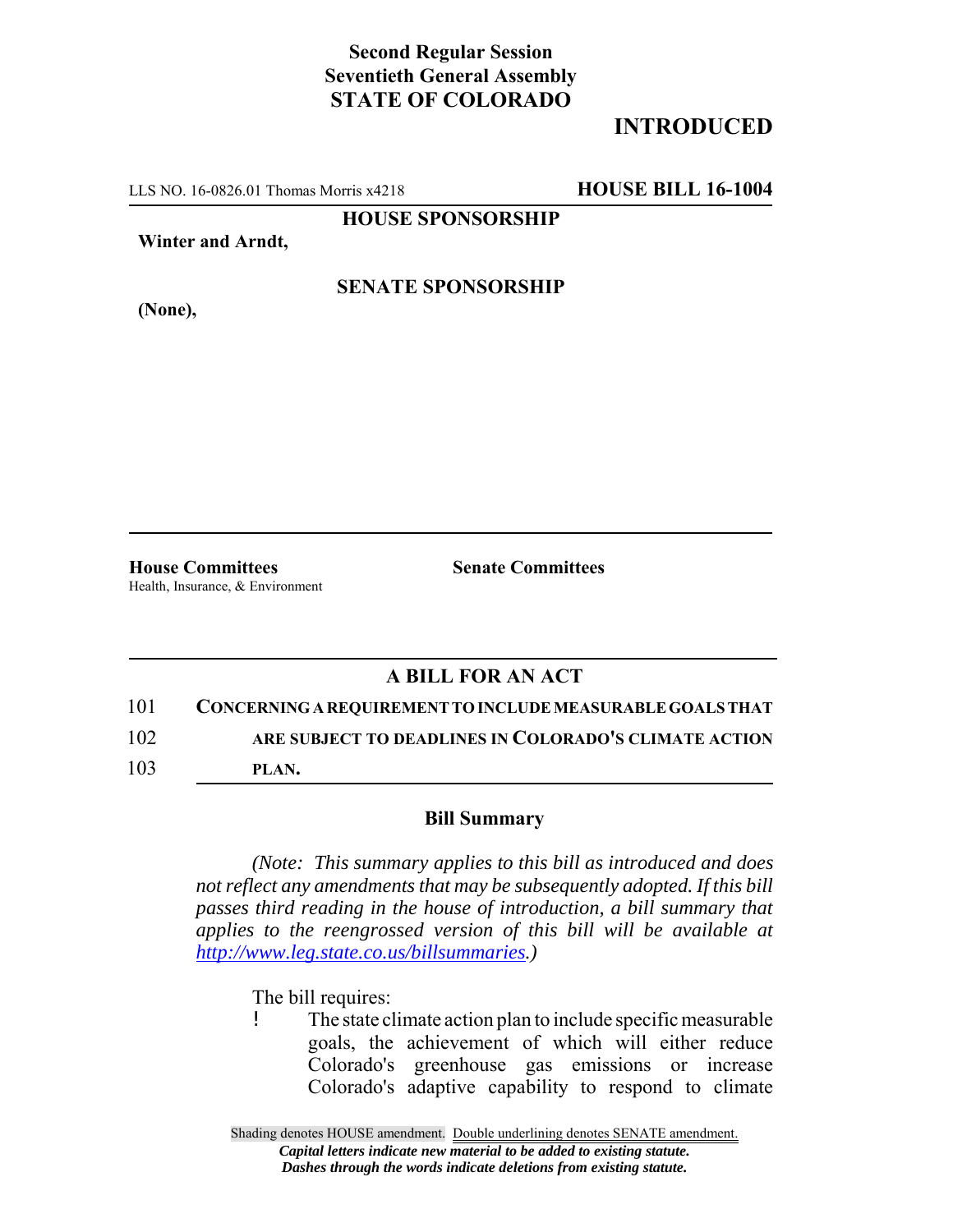change, along with associated near-term, mid-term, and long-term deadlines to achieve the goals; and ! The annual climate report to the general assembly to include an analysis of the progress made in meeting the measurable goals and deadlines specified in the plan. *Be it enacted by the General Assembly of the State of Colorado:* **SECTION 1.** In Colorado Revised Statutes, 24-20-111, **amend** 3 (2) (a) and (3) (a) as follows: **24-20-111. Climate change position created - duties - report.** (2) The duties of the position created pursuant to subsection (1) of this section include, at a minimum: (a) Development and periodic update of a climate action plan or similar document that sets forth a strategy, including specific policy recommendations AND MEASURABLE GOALS, THE ACHIEVEMENT OF WHICH WILL EITHER REDUCE COLORADO'S GREENHOUSE GAS EMISSIONS OR INCREASE COLORADO'S ADAPTIVE CAPABILITY TO RESPOND TO CLIMATE CHANGE, ALONG WITH ASSOCIATED NEAR-TERM, MID-TERM, AND LONG-TERM DEADLINES TO ACHIEVE THE GOALS, that the state could use to address climate change and reduce its greenhouse gas emissions; and (3) (a) The governor or his or her designee shall submit an annual report to the house agriculture, livestock, and natural resources committee, the house transportation and energy committee, and the senate agriculture, natural resources, and energy committee, or any successor committees, on climate change issues generally, the current climate action plan developed under this section, and the specific ways in which climate change affects the state. The report: (I) May address, as appropriate, the correlations between climate

change and wildfires, bark beetle infestation, snowpack, water storage,